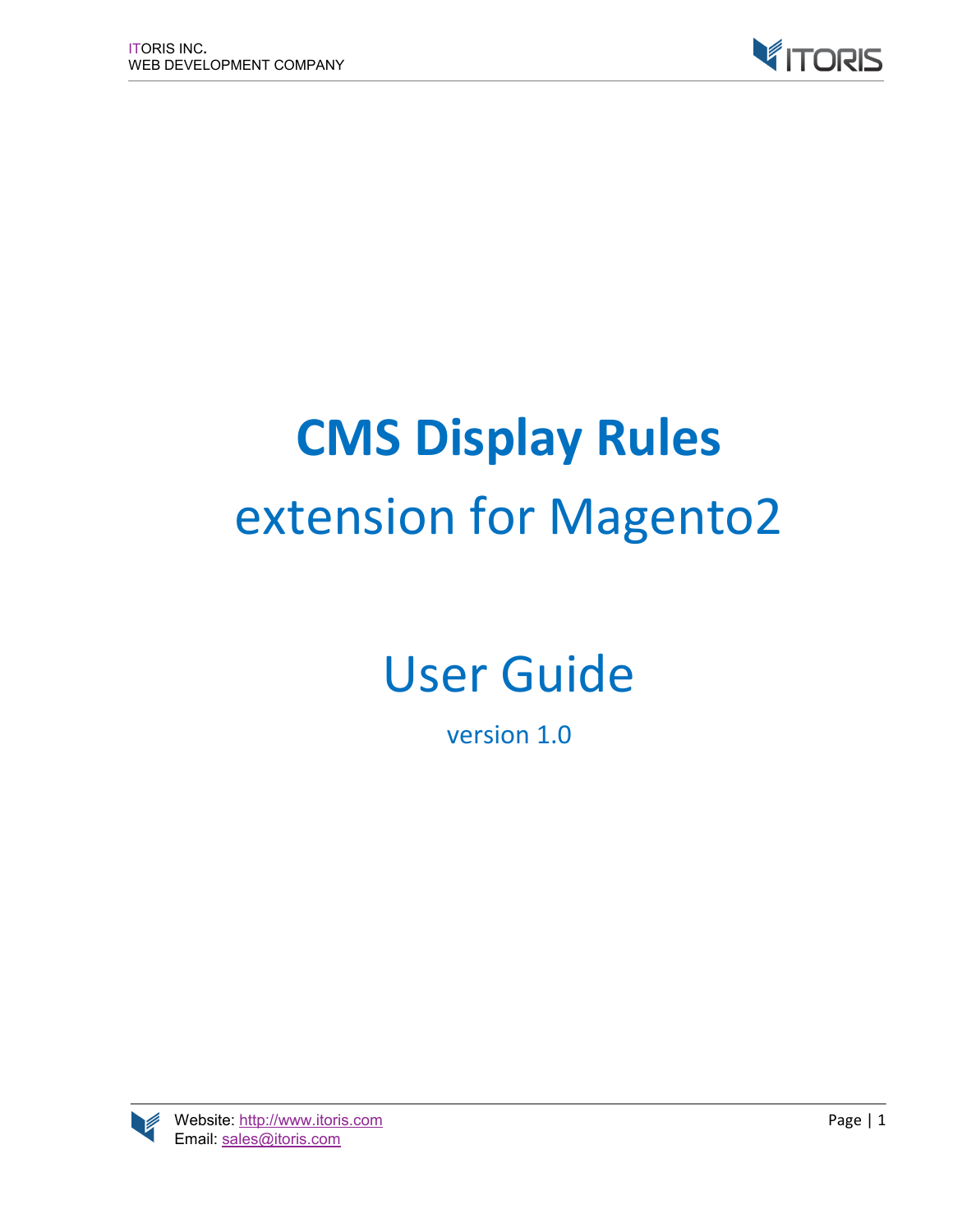

# **Contents**

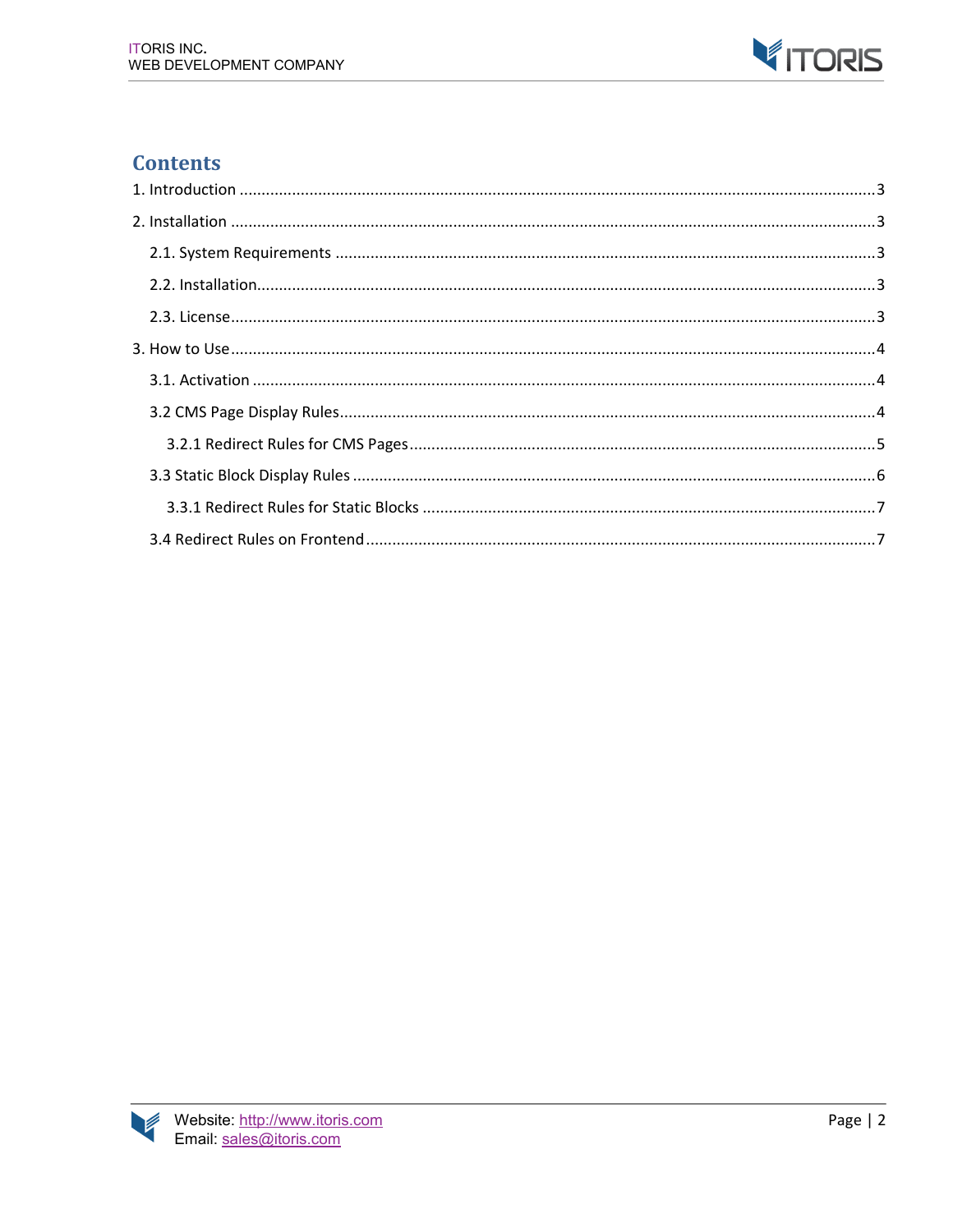

# **1. Introduction**

The document is a User Guide for extension **CMS Display Rules** created for Magento2 websites. It describes the extension functionality and provides some tips for a quick start.

The purpose of the CMS Display Rules extension for Magento 2 is to allow to make CMS pages or static blocks visible for selected customer groups or limited by time.

By default Magento won't provide ability to show CMS pages or static blocks for certain customer groups. What if you need to offer a special promotion for retailers? Or want to provide additional information for wholesalers? Now you can do it without any difficulties.

The CMS Display Rules extension allows to make CMS pages or static blocks visible to separate customer groups. If a customer from another group tries to open the link, he will be redirected to the selected page. You can also set the certain visibility period when your pages or blocks are visible to a specific customer group.

# **2. Installation**

# **2.1. System Requirements**

The extension requires Magento 2.x

#### **2.2. Installation**

The extension is provided as a .zip archive with the source code and the installation instructions.

Unpack the source code into **/app/code/Itoris/Itoris\_CmsDisplayRules/** folder on your server. And run the following commands in the SSH console:

```
php bin/magento module:enable --clear-static-content Itoris_CmsDisplayRules
php bin/magento setup:upgrade
```
Then log into Magento backend and flush cache in **System -> Cache Management -> Flush Magento Cache**

If you experience any issues with the extension installation please contact us here https://www.itoris.com/contact-us.html

### **2.3. License**

The extension has full open source code. One license/purchase can be used on a single production Magento2 website and its development instances. The extension can be customized for the license owner needs. Redistribution of the extension or its parts is not allowed. Please read more details here https://www.itoris.com/magento-extensions-license.html

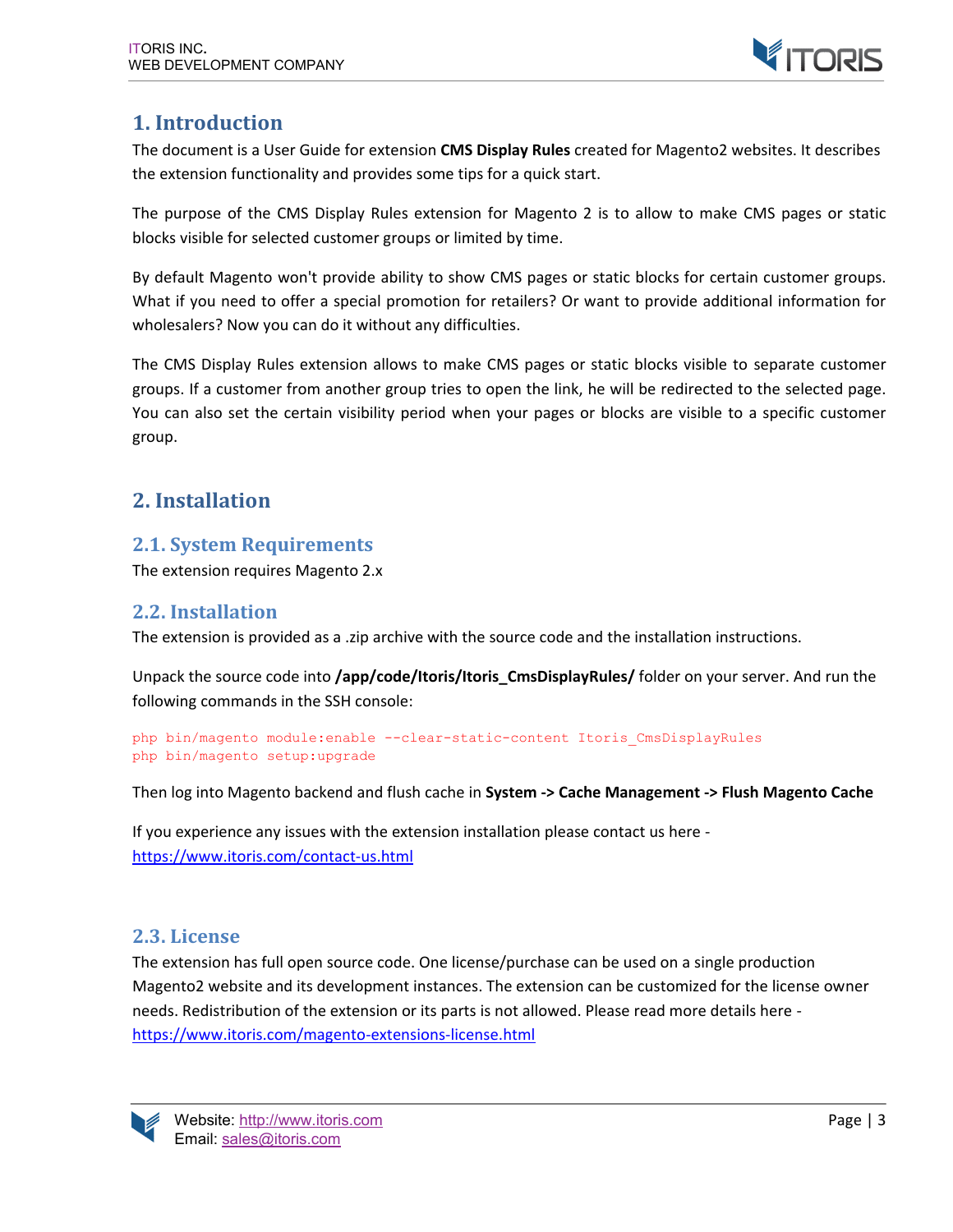

# **3. How to Use**

#### **3.1. Activation**

You can enable or disable the extension following **STORES -> Settings -> Configuration -> ITORIS EXTENSIONS -> CMS Display Rules** – Yes/No.

| 10                                          | Configuration                          |                         |           |                                          |                         | $\Omega$ | admin v            |
|---------------------------------------------|----------------------------------------|-------------------------|-----------|------------------------------------------|-------------------------|----------|--------------------|
| <b>a</b><br><b>DASHBOARD</b><br>\$<br>SALES | <b>Store View:</b><br>Default Config v |                         | $\bullet$ |                                          |                         |          | <b>Save Config</b> |
| ŵ<br>PRODUCTS                               | <b>GENERAL</b>                         | $\checkmark$            | General   |                                          |                         |          | $\odot$            |
| Ŵ<br><b>CUSTOMERS</b>                       | <b>ITORIS EXTENSIONS</b>               | $\widehat{\phantom{a}}$ |           | <b>Extension Enabled</b><br>[store view] | Yes<br>$\blacktriangle$ |          |                    |
| や<br>MARKETING                              | <b>General Settings</b>                |                         |           |                                          | Yes<br><b>No</b>        |          |                    |
| 同<br>CONTENT                                | <b>Email Templates</b>                 |                         |           |                                          |                         |          |                    |
| $\prod_{\mathsf{REPORTS}}$                  | <b>Cms Display Rules</b>               |                         |           |                                          |                         |          |                    |
| 伵<br><b>STORES</b>                          | <b>CATALOG</b>                         | $\checkmark$            |           |                                          |                         |          |                    |
| ⋫<br>SYSTEM                                 | <b>CUSTOMERS</b>                       | $\checkmark$            |           |                                          |                         |          |                    |

Also you can enable the extension for a specific store view. Click the "Store View" control. When prompted, choose the necessary store view.

### **3.2 CMS Page Display Rules**

Once the extension has been enabled, the additional section "Page Display Rules" appears in the "Pages" settings.



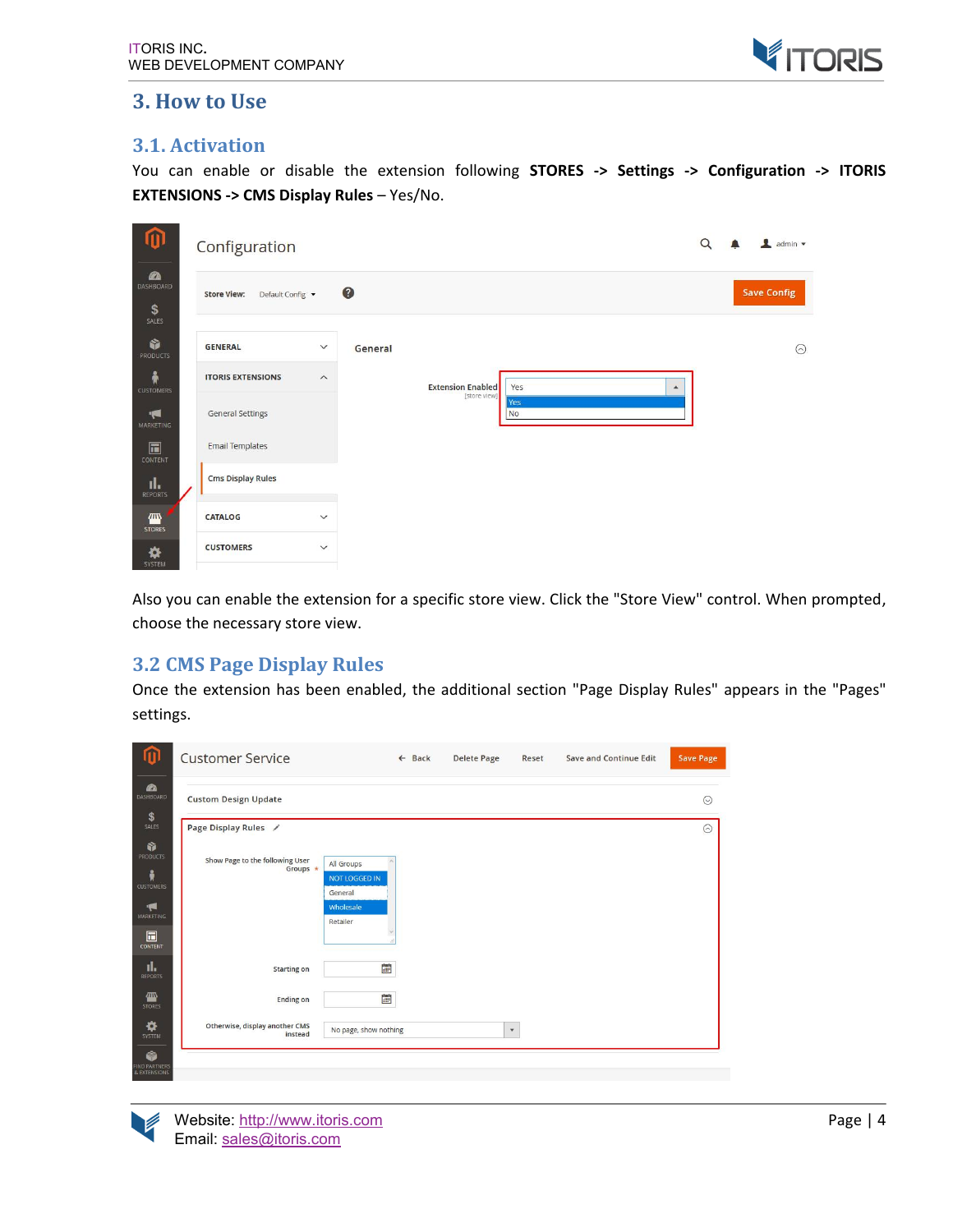

To set CMS page display rules, go to **Content -> Elements -> Pages -> {some page}.** Click "Select" in the "Action" column and then select "Edit". Scroll the page down and expand section "Page Display Rules".

You may see the following available settings:

**Show Page to the following User Groups** – the multi-select attribute, choose customer groups the page will be visible to. To select several groups, hold the "Ctrl" key.

**Starting on** – the extension allows to limit the visibility period for selected groups. Here you can set the start date when the selected page is going to be visible for a specific customer group.

**Ending on** – set the end date when the visibility period is over.

**Otherwise, display another CMS instead** – the extension allows to replace the selected page and display the other one. Customers from other groups will be redirected if they try to open this page. By default setting "No page, show nothing" is set.

#### **3.2.1 Redirect Rules for CMS Pages**

The extension provides ability to set redirects for CMS pages. The page will be visible to certain customer groups only. If a customer from the other group clicks this link, another CMS page will be shown.

To redirect the page click on dropdown "Otherwise, display another CMS instead". Then select the page for redirect there.

| ıl.<br><b>REPORTS</b>                              | <b>Starting on</b>                        | 圖                                                                                                                                      |
|----------------------------------------------------|-------------------------------------------|----------------------------------------------------------------------------------------------------------------------------------------|
| <b>ATTS</b><br><b>STORES</b>                       | <b>Ending on</b>                          | 麠                                                                                                                                      |
| ✿<br>SYSTEM<br>é.<br>FIND PARTNERS<br>& EXTENSIONS | Otherwise, display another CMS<br>instead | No page, show nothing<br>No page, show nothing<br>about-us: About us<br>customer-service: Customer Service                             |
|                                                    | Copyright © 2016 Magento Commerce         | enable-cookies: Enable Cookies<br>home: Home Page<br>no-route: 404 Not Found<br>privacy-policy-cookie-restriction-mode: Privacy Policy |

For instance, you want to make the page visible for the wholesale group only. Choose the necessary group and select the CMS page that would be shown for other groups. Thus if customers from groups "NOT LOGGED IN" or "Retailer" open up this page, they will be redirected to the selected one.

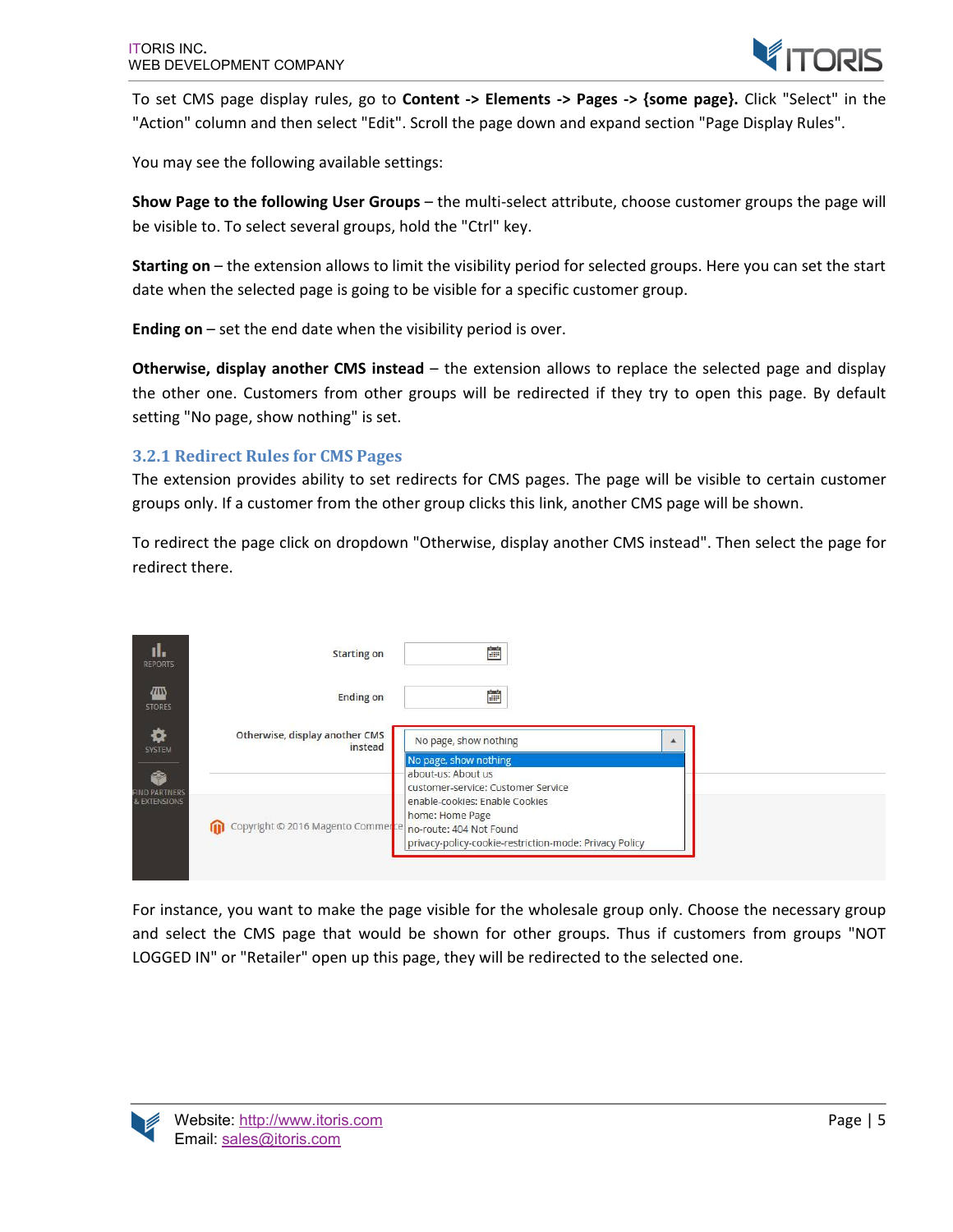

#### **3.3 Static Block Display Rules**

The extension allows to set display rules either for CMS pages or static blocks. Once the extension has been enabled, the additional section "Static Block Display Rules" appears in the "Blocks" settings.

| 血                                             | Contact us info                                              |                                        | $\leftarrow$ Back | <b>Delete Block</b> | Reset            | <b>Save and Continue Edit</b> | <b>Save Block</b> |
|-----------------------------------------------|--------------------------------------------------------------|----------------------------------------|-------------------|---------------------|------------------|-------------------------------|-------------------|
| 2<br>DASHBOARD                                | Path: div.contact-info cms-content » p.cms-content-important |                                        |                   |                     |                  |                               | n.                |
| \$<br>SALES                                   | <b>Static Block Display Rules</b>                            |                                        |                   |                     |                  |                               | $\odot$           |
| Ŵ<br><b>PRODUCTS</b><br>Å<br><b>CUSTOMERS</b> | Show Static Block to the following<br>User Groups *          | All Groups<br>NOT LOGGED IN<br>General |                   |                     |                  |                               |                   |
| ۴<br><b>MARKETING</b><br>$\boxdot$<br>CONTENT |                                                              | Wholesale<br>Retailer                  |                   |                     |                  |                               |                   |
| ıl.<br>REPORTS                                | <b>Starting on</b>                                           | Ė                                      |                   |                     |                  |                               |                   |
| ▥<br><b>STORES</b>                            | <b>Ending on</b>                                             | <b>Fille</b>                           |                   |                     |                  |                               |                   |
| ✿<br>SYSTEM<br>ø                              | Otherwise, display another Static<br><b>Block instead</b>    | No block, show nothing                 |                   |                     | $\blacktriangle$ |                               |                   |
| <b>FIND PARTNERS</b><br>& EXTENSIONS          |                                                              |                                        |                   |                     |                  |                               |                   |

To set static block display rules, go to **Content -> Elements -> Blocks -> {some block}**. Click "Select" in the "Action" column and then select "Edit". Scroll the page down and expand section "Static Block Display Rules".

You may see the following available settings:

**Show Static Block to the following User Groups** – the multi-select attribute, choose customer groups the block will be visible to. To select several groups, hold the "Ctrl" key.

**Starting on** – the extension allows to limit the visibility period for selected groups. Here you can set the start date when the selected block is going to be visible for a specific customer group.

**Ending on** – set the end date when the visibility period is over.

**Otherwise, display another Static Block instead** – the extension allows to replace the selected block and display the other one. Here you can set which block the other customer groups should see instead when they open the page. By default setting "No block, show nothing" is set.

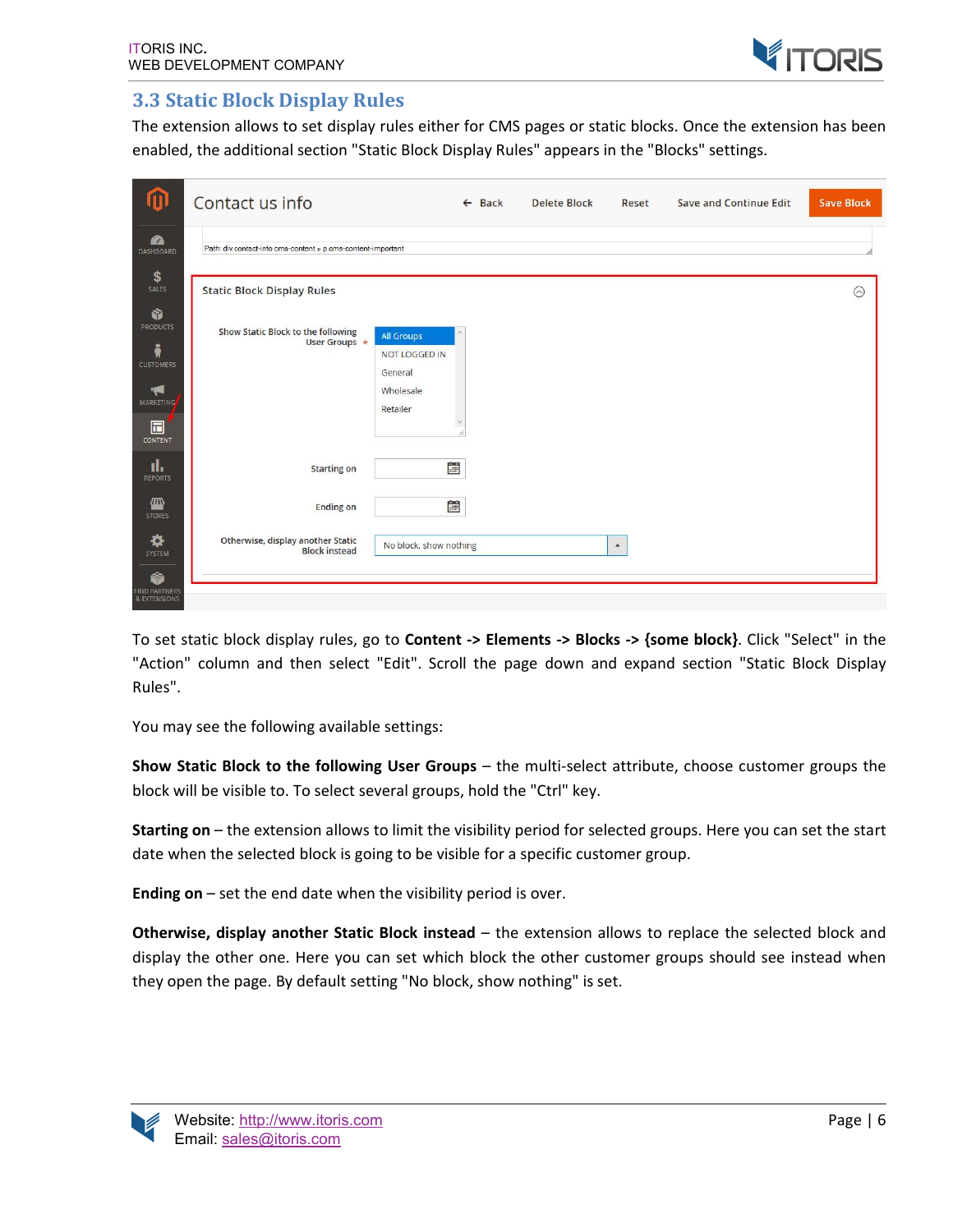

#### **3.3.1 Redirect Rules for Static Blocks**

The extension allows to replace static blocks. The block will be visible to certain customer groups only. If a customer from the other group clicks this link, another block will be shown.

To replace the static block click on dropdown "Otherwise, display another Static Block instead". Then select a block for replacement.



#### **3.4 Redirect Rules on Frontend**

Using the extension you can offer a special promotion, or add coupons to specific customer groups. Furthermore, if the redirect page has visibility limitations too, the following redirect will be used, and so on.

Let's imagine that you want to add different information to different customer groups on the same page. Static blocks or CMS pages will be replaced automatically based on the rules you define.



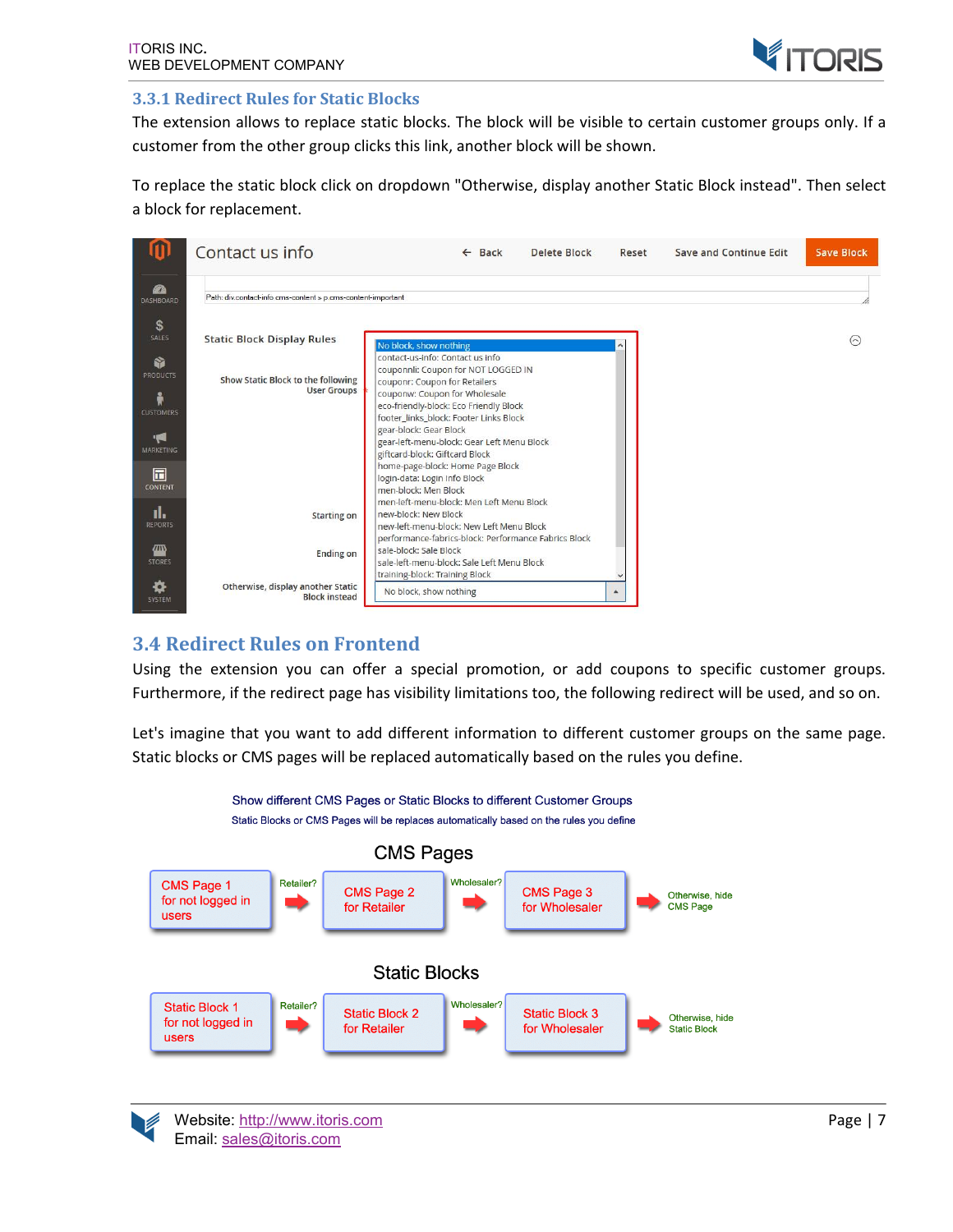

The schema will be like this: Static Block 1 for not logged in users -> Static Block 2 for Retailer -> Static Block 3 for Wholesaler -> Otherwise, hide Static Block.

CMS page redirect rules are based on the same principle: CMS Page 1 for not logged in users -> CMS Page 2 for Retailer -> CMS Page 3 for Wholesaler -> Otherwise, hide CMS Page.

If you have not logged in customers, they will see the following:



Retailers will have the following block on the Frontend: